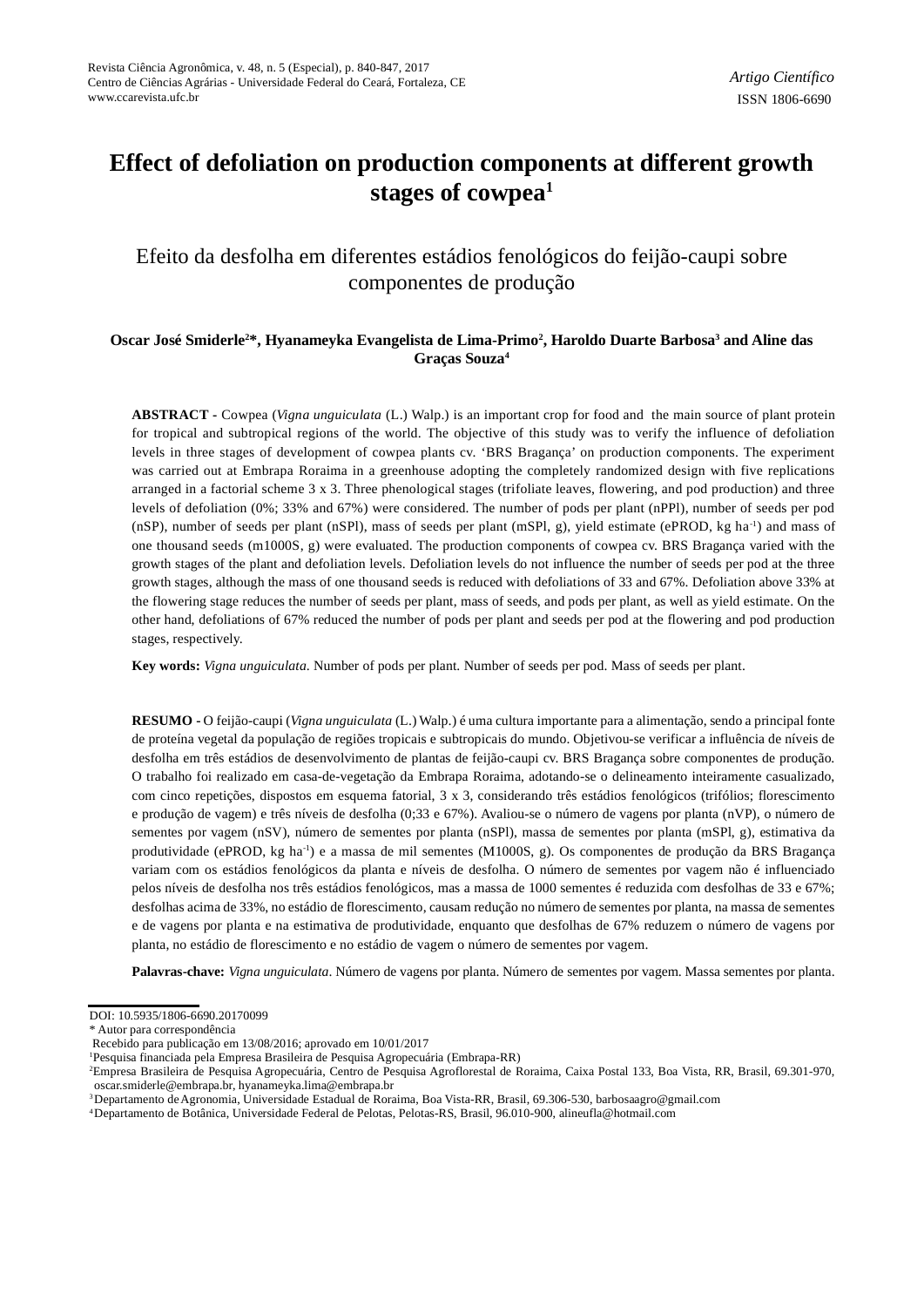# **INTRODUCTION**

Cowpea, which is also known as macassar bean or string bean (*Vigna unguiculata* (L.) Walp.), is a legume grown in South and Central America, Asia, Oceania, Southwestern Europe and the United States (ASFAW; BLAIR, 2012). Data from 2012 indicated that 2.94 million tons were harvested in Brazil, with a yield of 1037.24 kg ha<sup>-1</sup> (FAO, 2016), and production was concentrated in the northeastern region of the country. Brazil is the fifth largest producer of cowpea, whereas the largest are Nigeria and Niger (GUILHEN *et al*., 2016).

This bean is the staple food of the low-income populations in the northern and northeastern states of Brazil (LIMA *et al*., 2011). In the northeast, the main producing states are Ceará, Piauí, and Bahia (MELVILLE *et al*., 2016), in which family farmers (SILVA *et al*., 2010) grow this bean on uplands.

Due to climate adversities, the second crop of 2013/14 in the northern and northeastern regions of the country suffered a drop of 142.8 thousand tons (EMBRAPA, 2016). Furthermore, although the national average yield is low  $(309 \text{ kg } \text{ha}^1)$ , cultivar potential can be up to 2.000 kg ha-1 (MOURA *et al*., 2014). The main causes of these yields are related to the irregularity of rains, inadequate water supply in irrigated cultivation, use of low technological level systems, and phytosanitary problems (MATOS FILHO *et al*., 2009).

Phytosanitary problems such as web blight, which is caused by the fungus *Rhizoctonia solani* Kühn [*Thanatephorus cucumeris* (Frank) Donk], can limit crops under favorable conditions to its occurrence (NECHET; HALFELD-VIEIRA, 2006). Bacterial blight caused by *Xanthomonas axonopodis* pv. *vignicola* (MORETTI *et al*., 2007) is considered a disease that damages crops. In Brazil, it occurs more specifically in the states of Ceará, Piauí, and Roraima (LIMA-PRIMO *et al*., 2015; MOURA *et al*., 2014; HALFELD-VIEIRA; NECHET; SOUZA, 2011). Defoliator insects, such as *Diabrotica speciosa* and *Cerotoma arcuata* (Coleoptera: Chrysomelidae), as well as fall armyworm *Spodoptera frugiperda*, striped grass looper *Mocis latipes,* and black armyworm *Spodoptera cosmioides* (Lepidoptera: Noctuidae) (FREIRE FILHO *et al*., 2005) also occur in cowpea crops.

In order to control agricultural pests, there must be an economic interest. Thus, the minimum number of leaves that a plant should have to enable a maximum of fruits or roots should be discussed (NAKANO, 2011). Studies of artificial defoliation are useful for simulating damage to plants, such as those by defoliator insects.

Studies have shown that the common bean *Phaseolus vulgaris* L. can stand considerable levels of defoliation, varying with the season and intensity of defoliation (SCHMILDT *et al*., 2010). Moura *et al*. (2014), in a study with BR 17- Gurguéia, found that defoliation of 60% in the vegetative phase reduces grain yield, while in the reproductive phase 47% of defoliation affects yield.

However, no studies on leaf area reduction of BRS-Bragança are found in the literature compared to defoliation provoked by pest insects, which cause significant losses in grain yields in Roraima. Thus, the present study aimed to verify the influence of levels of artificial defoliation at three phenological stages of cowpea plants BRS-Bragança cultivated in a greenhouse on production components.

#### **MATERIAL AND METHODS**

The experiment was carried out in the seed laboratory and greenhouse of the Brazilian Agricultural Research Corporation Seed Department (EMBRAPA) of the state of Roraima. It is localized in the municipality of Boa Vista, RR, and situated in the geographic coordinates 02º45'28" N and 60º43'54" W. According to the Köppen classification, the climate of the region is type Aw (humid tropical) with annual average temperature of 26.7 ºC and annual average rainfall of 1.750 mm (SMIDERLE; SOUZA, 2016).

In order to obtain plants at different phonological stages, the seeds of cowpea of cv. BRS Bragança were sown at three intervals of 15 days. Sowing was performed in plastic pots of 5.0 L containing a substrate composed of mixtures of soil and sand (v/v 2:1). Thinning was performed 10 days after sowing (DAS) and only one plant per pot was maintained. Irrigation of the plants was carried out daily by utilizing deionized water according to the necessity of the plant in each pot for 70 DAS.

The experiment was completely randomized and arranged in a factorial scheme with three phenological stages of cowpea plants, namely, i) stage with to two to three trefoils (TS), ii) flowering stage (FS), and iii) pod stage (PS). In addition, three levels of defoliation were carried out with 0; 33 and 67% of the removal of leaflets of the trefoil. Five replications were performed and each plot had one plant each. Defoliations of all levels were conducted with the aid of a pair of pruning scissors obeying the following standard:  $0\%$  = plant without defoliation (control);  $33\%$  = plant with removal of the central leaflet of each trefoil 67% = plant with removal of the side leaflets of each trefoil.

Upon maturation of the first pods, pod collection began at two-day intervals up to 70 DAS. After each collection, plants were placed into previously identified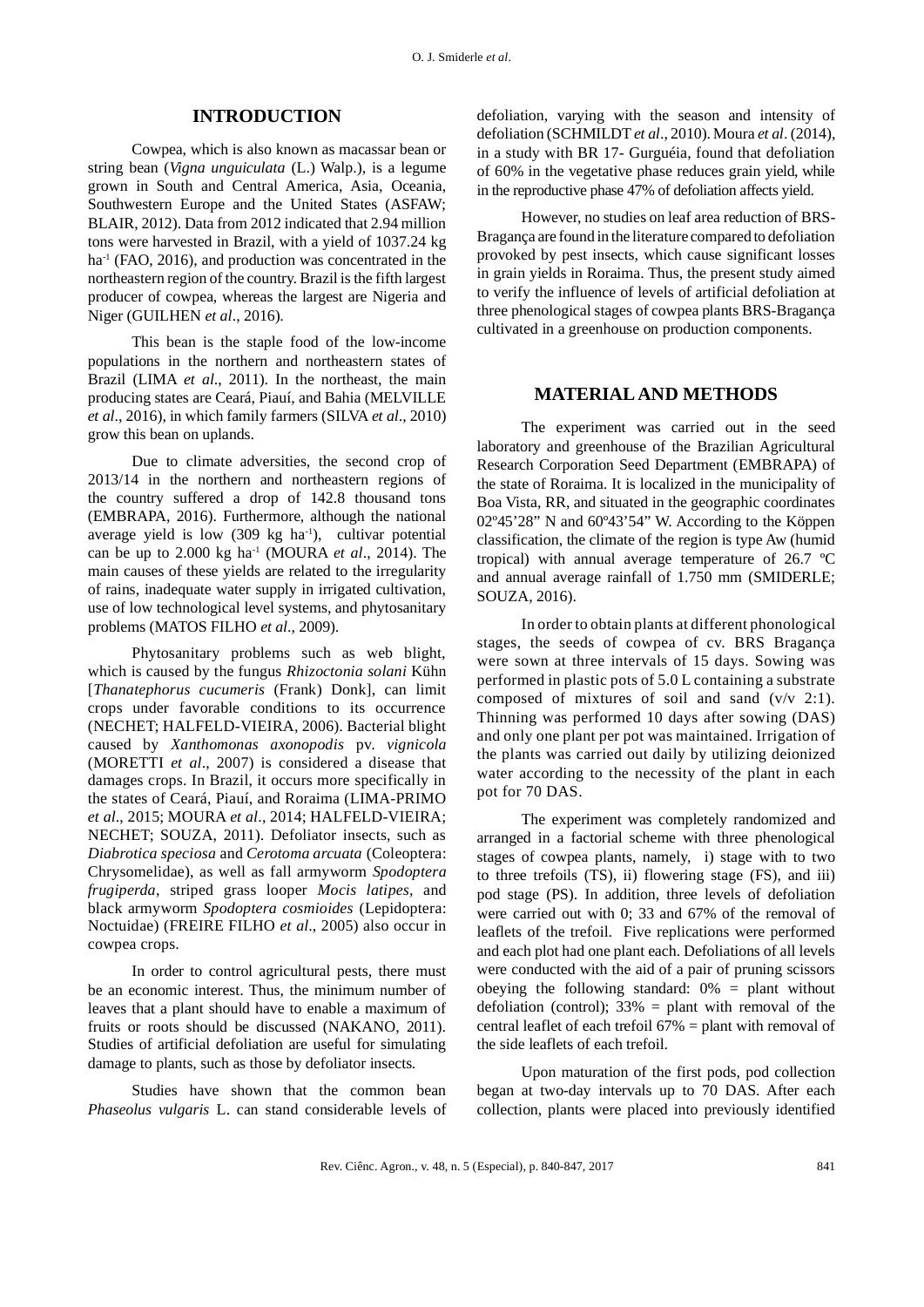paper bags and taken to the laboratory for analysis. The number of pods produced per plant and nSP were obtained by counting. The number of seeds per plant was obtained by multiplying the previous variables. The mass of seeds per plant (g) was obtained by the mass of the seeds produced per plant. Yield estimate (ePROD, in kg ha-1) was established by the mass per plant, while considering the population of 120.000 plants per hectare and mass of 1.000 seeds (m1000S, in g) obtained from 100 seed samples.

After hand threshing and seed count, one thousand seed mass (m1000S) was determined by separating four samples of 100 seeds from each treatment. Seed samples were maintained in an oven at 105 °C for 24 h for moisture determination (BRASIL, 2009) and correction of the weights of the seeds to 13% (BRASIL, 2009).

For data analysis, the values of the variables surveyed were submitted to the Shapiro-Wilk normality test and Bartlett homogeneity test. Next, the values were submitted to the variance analysis (ANOVA) and comparison of means by the Tukey test ( $\alpha \leq 5\%$ ) utilizing the software SISVAR (FERREIRA, 2011).

# **RESULTS AND DISCUSSION**

The mean squares and levels of significance by the F test are observed for the production characteristics evaluated (Table 1). In the data analysis, a significant difference  $(P \le 0.05)$  was found for phenological TS, FS, PS, and defoliation levels  $(D1 = 0\%, D2 = 33\%$ and  $D3 = 67\%$ ). For the interaction phenological stage x defoliation, a significant difference for the nSP and m1000S was observed. Although the factor phonological stage was significant for the variables nSP and m1000S, the variables nPPl, nSPl, mSPl, m1000S, and ePROD presented significance in the defoliation factor (Table 1).

When different phenological stages (Table 2) were analyzed within the factors D1 and D2 (0 and 33% of defoliation) relative to the variable nPPl, there was no significant difference (P>0.05). However, plants that presented 67% of defoliation (D3) differed significantly (P≤0.05) by the Tukey test in the nPPl between the different phenological stages. Plants at the phenological FS presented lower nPPl, thus differing significantly from TS, although not differing from PS. The highest average values of nPPl were obtained at the TS and phenological PS (Table 1). This demonstrates that between the different

**Table 1 -** Summary of the variance analysis (Mean Squares and significance by the F test), coefficients of variation, and general means obtained for number of pods per plant (nPPl), number of seeds per pod (nSP), number of seeds per plant (nSPl), mass of seeds per plant (mSPl, g), yield estimate (ePROD, kg ha<sup>-1</sup>) and one thousand seed mass (m1000S, g), obtained in cowpea plants cv. BRS Bragança at the phenological stages of 2 to 3 trefoils (TS), flowering (FS) and pod formation (PS), with defoliation of 0%, 33% and 67%, cultivated in a greenhouse

| <b>FV</b>       | GL             | nPPl                 | nSP                     | nSP1                  |  |
|-----------------|----------------|----------------------|-------------------------|-----------------------|--|
| Stage           | $\overline{2}$ | $6.116^{ns}$         | 1.185**                 | 200.627 <sup>ns</sup> |  |
| Defoliation     | $\mathfrak{2}$ | 22.816**             | $0.336$ ns              | 1922.627**            |  |
| $S \times D$    | 4              | $7.483^{ns}$         | $0.551*$                | 552.664ns             |  |
| Residue         | 36             | 2.922                | 0.193                   | 237.388               |  |
| Total           | 44             | 193.000              | 12.212                  | 15019.14              |  |
| $\rm{CV}$ %     |                | 2.01                 | 4.32                    | 14.29                 |  |
| Mean            |                | 10.66                | 10.17                   | 107.85                |  |
|                 | GL             | mSPl                 | ePROD                   | m1000S                |  |
| Stage           | $\overline{2}$ | 16.709 <sup>ns</sup> | 240302.79ns             | 167.525**             |  |
| Defoliation     | $\overline{2}$ | 182.662**            | 2630486.29**            | 1822.599**            |  |
| S x D           | $\overline{4}$ | $23.342^{ns}$        | 336180.56 <sup>ns</sup> | 46.243**              |  |
| Residue         | 36             | 10.506               | 151263.764              | 1.592                 |  |
| Total           | 44             | 870.349              | 12531795.9              | 4222.56               |  |
| CV <sub>0</sub> |                | 14.47                | 14.47                   | 0.61                  |  |
| Mean            |                | 22.39                | 2687.3                  | 206.809               |  |

\*\* (p<0.01); \* (p<0.05);  $\text{ns}$  (non-significant)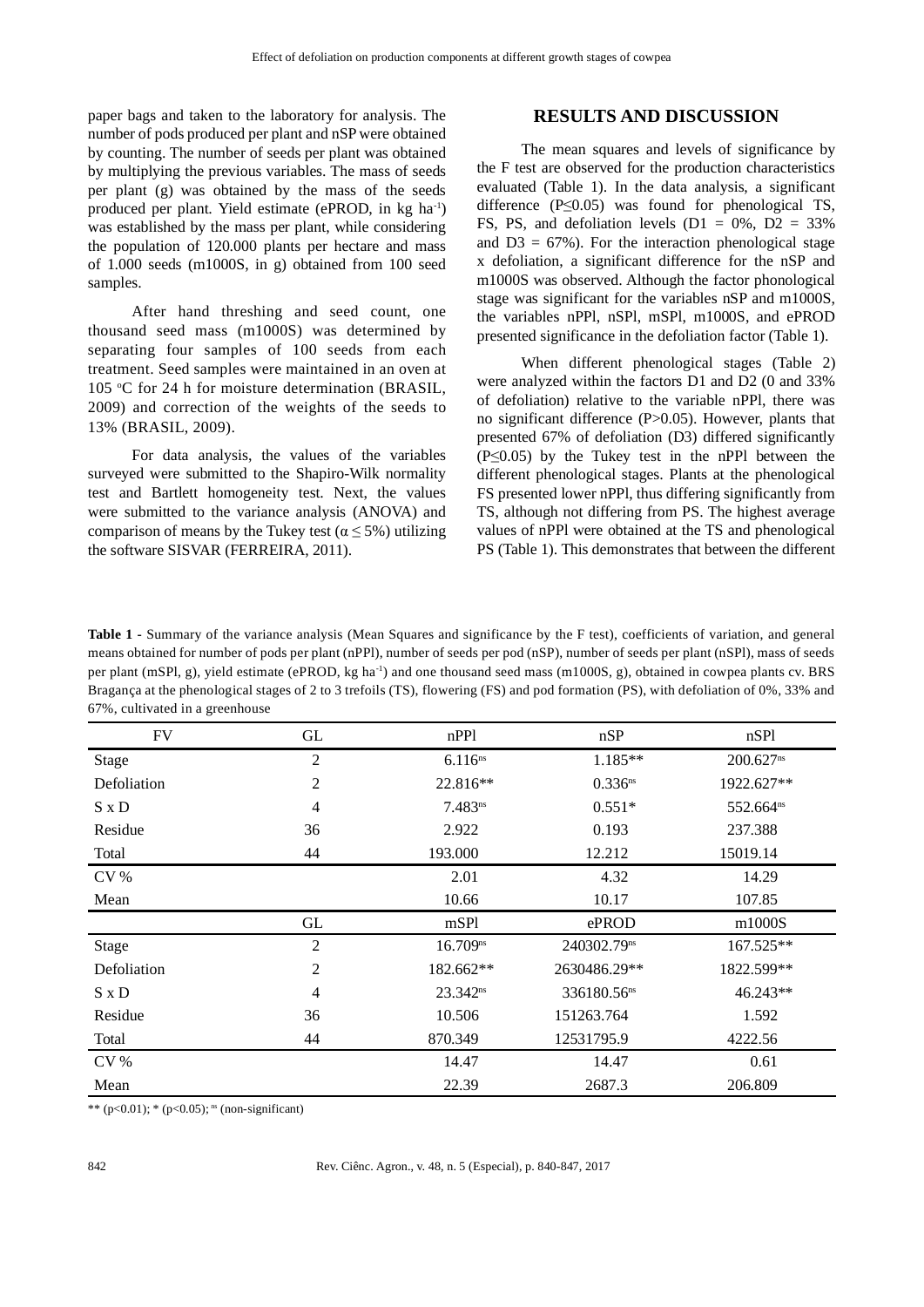**Table 2 -** Average values of the number of pods per plant (nPPl), number of seeds per pod (nSP), one thousand seed mass (m1000S), number of seeds per plant (nSPl), mass of seeds per plant (mSPl), and yield estimate (ePROD, kg ha-1) obtained in cowpea plants cv. BRS Bragança at the phenological stages of 2 to 3 trefoils (TS), flowering (FS) and pod formation (PS), with defoliation of 0% (D1), 33% (D2) 67% (D3), cultivated in a greenhouse

| Production components |                |                |                |                |                                |                |  |  |  |
|-----------------------|----------------|----------------|----------------|----------------|--------------------------------|----------------|--|--|--|
| Phenological Stages   |                | nPP1           |                |                | nSP                            |                |  |  |  |
|                       | D <sub>1</sub> | D <sub>2</sub> | D <sub>3</sub> | D <sub>1</sub> | D2                             | D <sub>3</sub> |  |  |  |
| <b>TS</b>             | 12.50 aA       | 10.60 aA       | 11.10 aA       | 9.53 bB        | 10.27 aA                       | 9.83 bAB       |  |  |  |
| <b>FS</b>             | 11.70 aA       | 11.50 aA       | 7.50 bB        | 10.45 aAB      | 10.07 aB                       | 10.78 aA       |  |  |  |
| <b>PS</b>             | 11.50 aA       | 9.90 aA        | 9.70 abA       | 10.02 abA      | 10.35 aA                       | 10.25 abA      |  |  |  |
| Mean                  | 11.90 A        | 10.67 AB       | 9.43 B         | 10.00 A        | 10.23 A                        | 10.28 A        |  |  |  |
| CV(%)                 |                | 16.00          |                |                | 4.32                           |                |  |  |  |
|                       |                | $m1000S$ (g)   |                |                | nSP1                           |                |  |  |  |
|                       | D <sub>1</sub> | D2             | D <sub>3</sub> | D <sub>1</sub> | D2                             | D <sub>3</sub> |  |  |  |
| <b>TS</b>             | 218.9 aA       | 210.3 aB       | 202.3 aC       | 119.0 aA       | 108.4 aA                       | 108.6 aA       |  |  |  |
| <b>FS</b>             | 219.1 aA       | 199.3 cB       | 193.7 cC       | 122.1 aA       | 115.5 aA                       | 80.5 bB        |  |  |  |
| <b>PS</b>             | 218.9 aA       | 202.2 bB       | 196.5 bC       | 114.9 aA       | 102.0 aA                       | 99.2 abA       |  |  |  |
| Mean                  | 218.9 A        | 203.9 B        | 197.5 C        | 118.7 A        | 108.7 AB                       | 96.1 B         |  |  |  |
| CV(%)                 |                | 0.61           |                |                | 14.29                          |                |  |  |  |
|                       |                | mSPI(g)        |                |                | ePROD $(kg ha-1)$              |                |  |  |  |
|                       | D1             | D <sub>2</sub> | D <sub>3</sub> | D1             | D <sub>2</sub>                 | D <sub>3</sub> |  |  |  |
| <b>TS</b>             | 26.0 aA        | 22.8 aA        | 21.9 aA        | 3126 aA        | 2737 aA                        | 2636 aA        |  |  |  |
| <b>FS</b>             | $26.7$ aA      | 23.0 aA        | 15.6 bB        | 3209 aA        | 2763 aA                        | 1872 bB        |  |  |  |
| <b>PS</b>             | $25.1$ aA      | $20.6$ aAB     | $19.5$ abB     | 3022 aA        | 2476 aAB                       | $2340$ abB     |  |  |  |
| Mean                  | 25.9 A         | 22.1 B         | 19.0 C         | 3119 A         | 2659 B                         | 2283 C         |  |  |  |
| CV(%)                 |                | 14.47          |                |                | Estimating 120 thousand plants |                |  |  |  |

\*P For each production component, means followed by the same lowercase letter in the column and uppercase in the row are not significantly different (P≤0.05) by the Tukey test

phenological stages of the plant, FS was the most affected when the plant had 67% of its leaf area removed, which may have contributed to nPPl reduction.

These results corroborate studies conducted by Moura *et al*. (2014) with BR 17- Gurguéia genotype of cowpea. The authors reported that during the vegetative phase for defoliation levels at 25, 50, and 75%, no differences were observed from the control in any of the production components evaluated.

Ezedinma (1973) suggests that a reduction in the number and area of leaves when accompanied by better distribution can make cowpeas more productive. Epstein and Bloom (2006) stated that plants accumulate biomass until the reproduction phase and from that phase on plant senescence with consequent gradual decrease of biomass is started. This would justify yield overcompensation when the loss of leaf area occurs at the vegetative phase.

Moura (1999), in a study carried out with the common bean (*P. vulgaris*), reported that the loss of leaf area affects the yield components. Additionally, nPPl is the most influenced, while the grain weight is the least affected. In the present study, these parameters were influenced by defoliations at 67% at the FS.

According to Bahry *et al*. (2013) and Fontoura, Costa and Daros (2006), defoliation levels and the time of leaf removal influenced negatively the number of seeds and seeds per plant. Nevertheless, it is worth noting that this reduction occurred mainly at the FS submitted to 67% defoliation, corroborated by Moura *et al*. (2014).

Quintela (2009) stated that there is no significant alteration to the number of pods, nSP, and 100-seed mass for removal of the leaf area at different levels in the main leaves of the common bean. This is in accordance only with the parameter nSP when compared with the current study.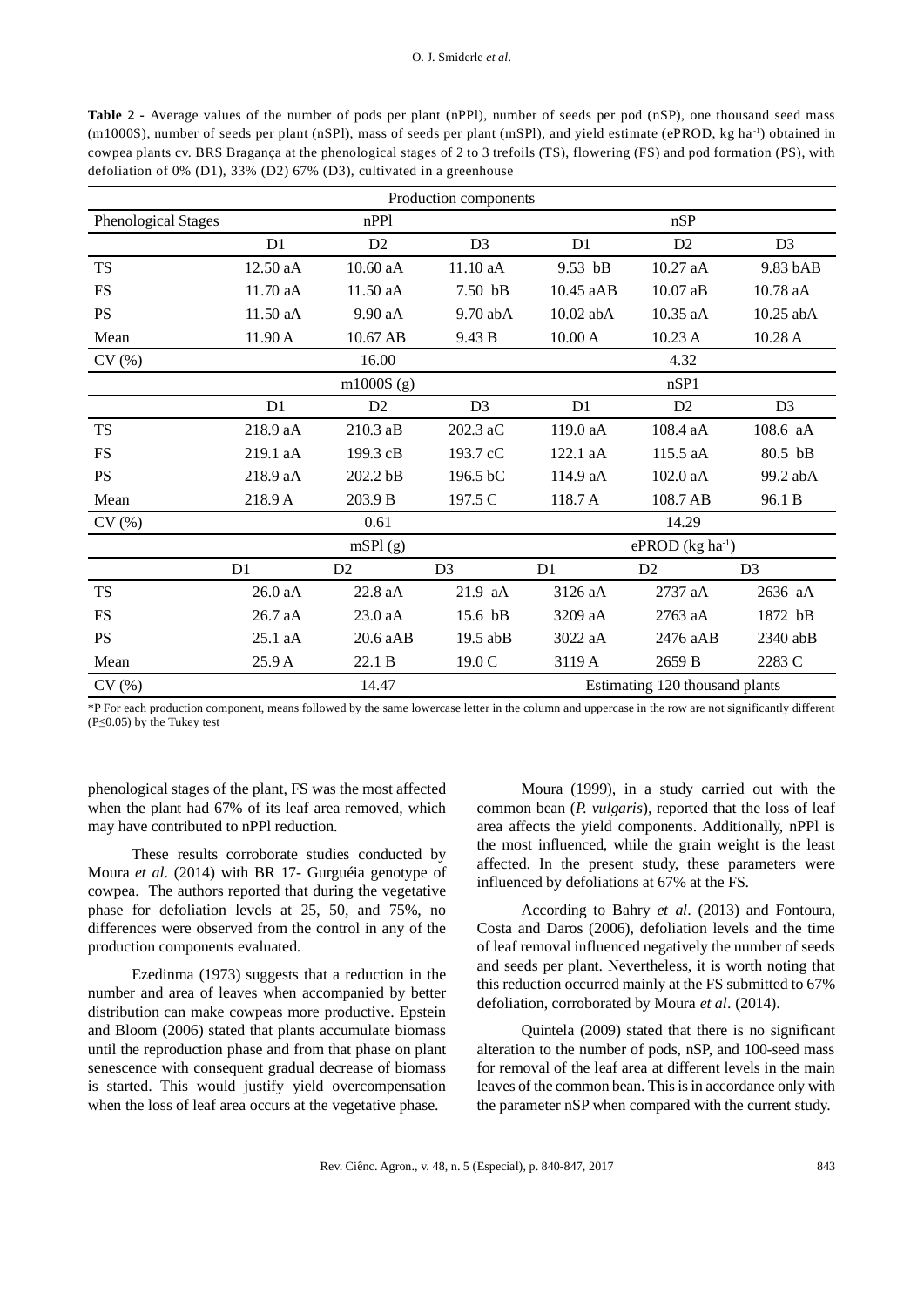According to Schmildt *et al*. (2010), photosynthesis activity peaks in the flowering time due to the increase in the size of sinks at this time. Thus, a greater need of photosynthesis products for the plant to perform its function of producing and filling pods is required. With the defoliations that occurred in that phase, greater losses were observed in the pod number, since not enough photosynthesis occurred for the plant to perform this function. It is likely that this occurred in a similar way with the cultivar BRS Bragança due to the limitations in photoassimilate availability as a result of the decreases in the source/sink ratios.

When the phenological stages were analyzed within factors D1 and D3 in relation to the variable nSP, there was a significant difference (P>0.05) by the Tukey test between PS, FS, and TS. However, within factor D3, there was a significant difference in the nSP between the different phenological stages since plants at the TS presented lower nSP, differing significantly from the FS, but not differing from the PS. Plants at the FS, which did not differ from the PS (Table 2), presented the highest nSP. The removal of 67% of the leaflets reduced to m1000S regardless of the phenological stage of the plant, being that, the higher the defoliation, the lower the m1000S. Although plants at the FS presented higher nSP, the removal of 67% of the leaflets reduced the nPPl, which is likely due to the detriment of energy consumed in their vegetative recovery.

Moura *et al*. (2014) obtained significant effect of the defoliation time on the nPPl while working with artificial defoliation in cowpea plants at five levels at 25 and 40 days after planting. According to the study, defoliation of 100% at 25 DAS decreased the nPPl compared with the same defoliation level at 40 DAS.

Furthermore, Moura (1999) evaluated four levels of defoliation at four distinct time points in two bean cultivars and found that the nPPl decreased as the defoliation level increased. The greatest losses occurred in plants submitted to defoliations of 100%, and such losses reached 42.0 and 45.1% in the cultivars Rosinha and Carioca, respectively.

These results are similar to those obtained by Ezedinma (1973), who achieved similar yields in cowpea production with defoliations of up to 50% in the period that preceded flowering. Reductions in yield when defoliations were applied before grain maturation were also found in FS and PS. These findings corroborate with the study by Schmildt *et al.* (2010), who studied the yield of the bean *Phaseolus* relative to the defoliation levels, showing that the yield decrease is higher at PS.

Other authors have concluded that there is not a more prejudicial stage, but rather a period that goes from flowering to grain filling (ZILIO *et al*., 2011). The results

obtained in this study show coherence and reliability and can be utilized as a basis in management programs of defoliating pests of that cultivar. In turn, there was no significant difference (P>0.05) by the Tukey test between the phenological stages when they were investigated within the D1 factor in relation to the variable m1000S. Nevertheless, while analyzing within the defoliation levels D2 and D3, a significant difference (P≤0.05) was observed in the variable m1000S between the different phenological stages. Thus, within the factors D2 and D3, the seeds concerning the plants at the TS were the ones that presented the highest m1000S, thus differing from the other phonological stages. The lowest m1000S was found in the seeds obtained in leafless plants at the FS, both at the D2 and D3, which differed significantly  $(P \le 0.05)$ from both the PS and TS. In addition to the significant difference (P>0.05) at the m1000S of seeds coming from plants concerning the FS and TS, the removal of leaflets up to 67% was reduced significantly at m1000S regardless of the phonological stage of the plant, being that, the lower the m1000S, the higher the defoliation.

Moura *et al*. (2014) carried out a study on defoliation in cowpeas and concluded that there was a significant difference in the two factors evaluated for the 100-seed mass. At 25 DAS, plants with 25% presented heavier seeds and defoliations of 100% provided lighter seeds. When defoliations occurred at 40 DAS, plants with 25% of defoliation produced smaller seeds and defoliations of 75 and 100% produced seeds of smaller mass. Schmildt *et al*. (2010) evaluated the effect of four defoliation levels in five different time points in the common bean plant and found that there was a significant difference just for the level of defoliation. Additionally, the decrease in the 100 grain mass was more expressive in plants with 100% of defoliations.

According to studies with bean plants, the removal of leaves and the consequent reduction of the photosynthetically active area provokes reduction in the yield components due to the decrease in the amount of photoassimilates produced (GLIER *et al*., 2015; PRATISSOLI *et al*., 2012; RIFFEL *et al*., 2012).

In order to determine the percentage of loss, the value of the m1000S concerning treatment D1 (0% of defoliation) at the three phenological stages as 100% was considered. Thus, the loss (%) at the m1000S for TS was of 3.9 and 7.6% for the defoliation levels concerning D2 and D3, respectively.

At FS, the loss was of 9 and 11.6% at m1000S for D2 and D3, respectively. At that stage, the plants presented the highest percentages of loss. However, at PS, there was a lower loss at m1000S when compared with the other stages, which was 7.7 and 10.3% for D2 and D3,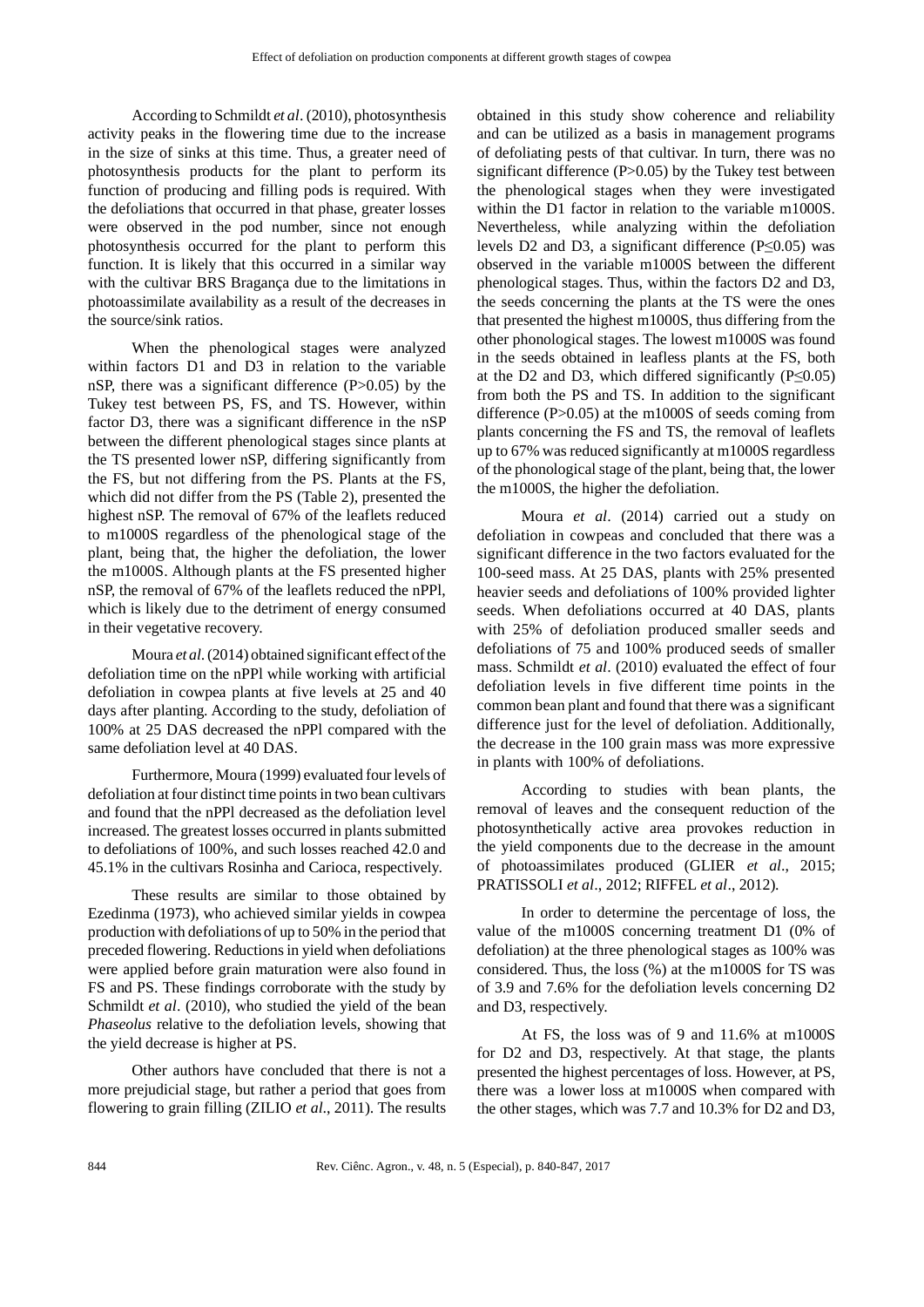respectively. This probably occurred because at PS the plant was already completely formed.

The number and mass of seeds per plant showed significant reduction when the plants were defoliated at FS by 67% (D3). No significant reduction of this parameter was found at D1 and D2 within the phenological stages of the plants, although lower mSPl was observed in the D2 average. These two parameters, along with m1000S, influenced seed yield estimative. In this estimate (ePROD), defoliations D2 and D3 reduced regardless of the phenological stages at 14.7 and 26.8%, respectively.

Moura *et al.* (2014) found a significant difference in relation to the levels of defoliations applied in cowpeas. At 25 DAS, there was only a decrease of yield with the application of 100% of defoliation. However, at 40 DAS, plants that had undergone defoliations of 25% presented higher yields, and plants with 100% of loss of leaf area presented lower yields per plant.

Schmildt *et al*. (2010) evaluated the effect of four levels of defoliations in five different seasons in common bean plants and found that yield was influenced by the defoliation levels at the development stages, with the exception of R9 (dry pods). Additionally, the defoliations were more harmful at the R7 stage (pod formation) with a yield reduction of about 80%.

Souza *et al.* (2014) evaluated the effect of artificial defoliation in the vegetative stages on the number of reproductive structures in soybean and grain yield and observed that defoliations from 0 to 66.7% did not promote a significant difference in yield. Moura *et al.* (2014) evaluated the interference of defoliation levels from 0 to 100% in the vegetative and reproductive phases in cowpea yields and concluded that there was a decrease in yield in the vegetative state only with 100% of defoliation, and greater losses in yield occurred when defoliation was in the vegetative phase. In this manner, different responses occur depending on the species used.

Moura *et al*. (2014) evaluated the interference of defoliation levels of 0 to 100% in the vegetative and reproductive phases in the cowpea yields and concluded that in the vegetative and reproductive phases, there was a decrease in yield only with 100% of defoliation, and greater damage in yields occurred when there was defoliation in the vegetative phase. This demonstrates that different responses occur depending on the species utilized.

Moura (1999) assessed the effect of four levels of defoliation in the common bean plant (0, 33, 67, and 100%) at four different time points (V3, V4, R6, R7, and R8). The author observed that losses increased due to rising defoliation levels, reaching average losses of 58.5 and 59.4% in the cultivars Rosinha and Carioca, respectively, when submitted to 100% of defoliation. The author also found that there was a difference between the cultivars depending on the time in which they were submitted to defoliation. The cultivar Rosinha was the most affected with defoliations in the R8 phase (pod formation). On the other hand, the cultivar Carioca was the most affected with defoliations in the vegetative phase V4 (third trifoliate leaf).

According to some authors, defoliation in the vegetative phase does not cause much damage to legume yield, but rather it occurs in the reproductive phase of the crop, especially in the formation of legumes and during grain filling (ANDRADE *et al*., 2010; FONTOURA; COSTA; DAROS, 2006). In addition, while working with levels of defoliation at different vegetative stages, Bahry *et al*. (2013) found that defoliation above 66.7% significantly reduced yield of *Glycine max.*

Nevertheless, regarding the effect in different stages of plant development, while aiming to verify the effect of artificial defoliation of the bean plant cultivar Xamego, Schmildt *et al*. (2010) observed that defoliations were more damaging at the R7 stage (pod formation) with approximately 80% of reduction in yield. According to Zilio *et al.* (2011), the reduction in production and yield per plant is due to the decrease in the nPPl and even the average weight of the grains.

In turn, regarding the effect in different stages of plant development, while aiming to verify the effect of artificial defoliations of the bean plant cultivar Xamego, Schmildt *et al.* (2010) observed that the defoliations were more damaging at the R7 stage (pod formation) with about 80% reduction in yield. According to Zilio *et al*. (2011), the reduction in production per plant and yield is due to the decrease in the nPPl and the average weight of the grains.

Halfeld-Vieira, Nechet and Souza (2011) reported that the cultivar BRS Bragança used in the present study was characterized as susceptible to bacterial blight. Thus, the results herein may give epidemiological support to future studies as well as the selection of promising material for cowpea breeding programs.

#### **CONCLUSIONS**

- 1. The yield components of BRS Bragança ranged according to the phenological stages of plant and defoliation levels;
- 2. The number of seeds per pod is not influenced by the levels of defoliation at the three phenological stages, although the m1000S is reduced by 33 and 67% defoliations;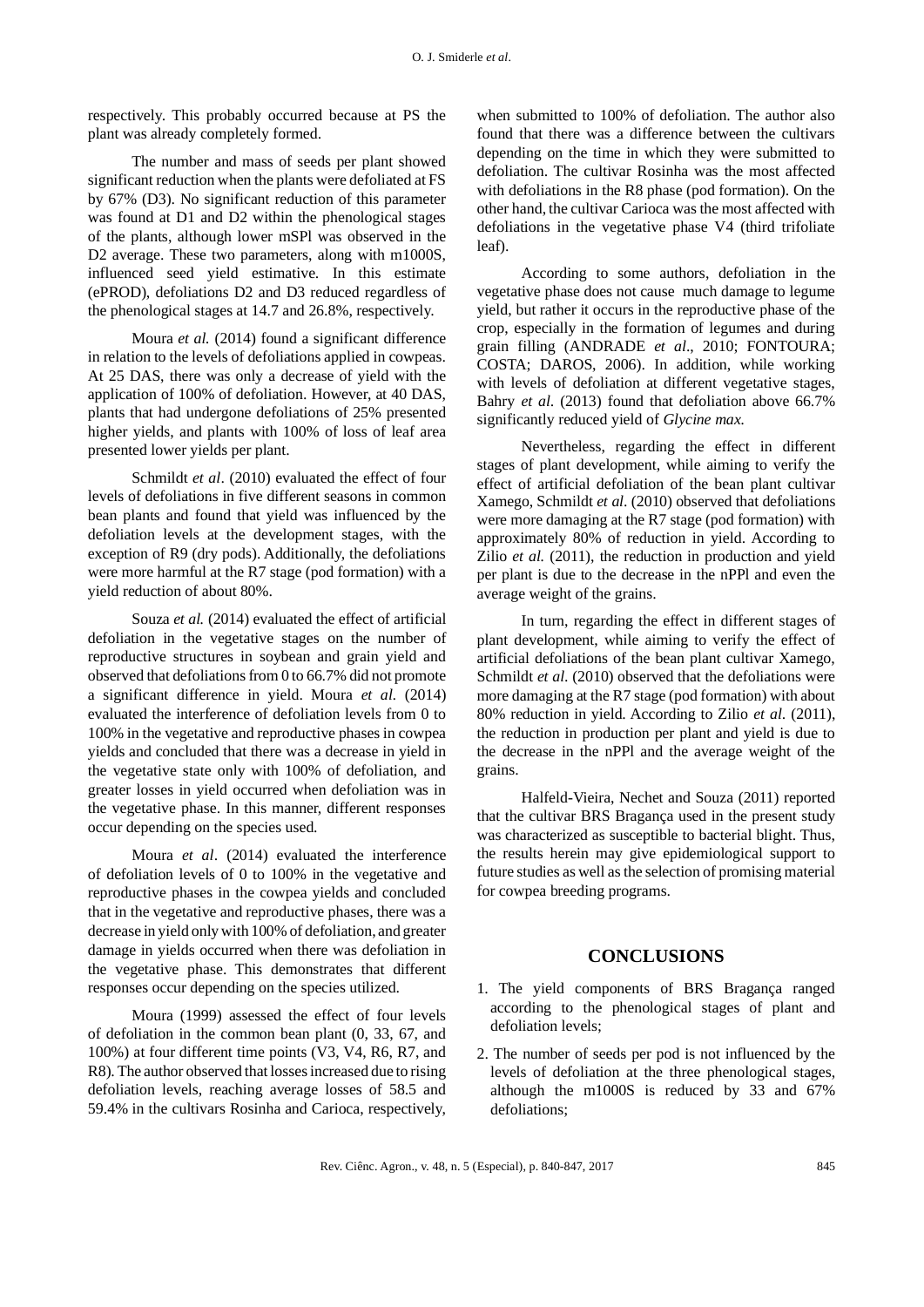3. Defoliations above 33% at the FS determine reduction in nSPl, nPPl, mSPl, and yield estimate. Defoliations of 67% at the FS can reduce nPPl, and at the PS it can reduce nSP.

#### **REFERENCES**

ANDRADE, F. N. *et al*. Estimativa de parâmetros genéticos em genótipos de feijão-caupi avaliados para feijão fresco. **Revista Ciência Agronômica**, v. 41, n. 2, p. 253-258, 2010.

ASFAW, A.; BLAIR, M. W. Quantitative trait loci for rooting pattern traits of common beans grown under drought stress versus non-stress conditions. **Mol Breed**, v. 30, n. 5, p. 681-695, 2012.

BAHRY, C. A. *et al*. Desempenho agronômico da soja em função da desfolha em diferentes estádios vegetativos. **Tecnologia & Ciência Agropecuária**, v. 7, n. 4, p. 19-24, 2013.

BRASIL. Ministério da Agricultura, Pecuária e Abastecimento. Secretaria Nacional de Defesa Agropecuária. **Regras para análise de sementes**. Brasília, DF, 2009. 399 p.

EMBRAPA ARROZ E FEIJÃO. Home Page. 2016. Disponível em: <http://www.cnpaf.embrapa.br/socioeconomia/index. htm>. Acesso em: 27 jul. 2016.

EPSTEIN, E.; BLOOM, A. J. Nutrição e crescimento. *In*: EPSTEIN, E.; BLOOM, A. J. (Ed). **Nutrição mineral de plantas**: princípios e perspectivas. Tradução de Maria Edna Tenório Nunes. Londrina: Planta, 2006. p. 251-286.

EZEDINMA, F. O. C. Effects of defoliation and topping on semi-upright cowpeas *Vigna unguiculata* (L) Walp. in a humid tropical environment. **Experimental Agriculture**, v. 9, n. 3, p. 203-207, 1973.

FERREIRA, D. F. Sisvar: a computer statistical analysis system. **Ciência e Agrotecnologia**, v. 6, n. 35, p. 1039-1042, 2011.

FONTOURA, T. B.; COSTA, J. A.; DAROS, E. Efeitos de níveis e épocas de desfolhamento sobre o rendimento e os componentes do rendimento de grãos da soja. **Scientia Agraria**, v. 7, n. 1/2, p. 49-54, 2006.

FOOD AND AGRICULTURE ORGANIZATION. 2013. Disponível em: <http://faostat3.fao.org/faostat-gateway/go/to/ download/Q/QC/E>. Acesso em: 04 ago. 2016.

FREIRE FILHO, F. R. *et al*. Melhoramento genético. *In*: FREIRE FILHO, F. R.; LIMA, J. A. de A.; RIBEIRO, V. Q. (Ed.). **Feijãocaupi**: avanços tecnológicos. Brasília, DF: Embrapa Informação Tecnológica; Teresina: Embrapa Meio-Norte, 2005. p. 29-92.

GLIER, C. A. S. *et al*. Defoliation percentage in two soybean cultivars at different growth stages. **Revista Brasileira de Engenharia Agrícola Ambiental**, v. 19, n. 6, p. 567–573, 2015.

GUILHEN, J. H. S. *et al*. Physiological characteristics in seeds of the common bean under multicollinearity and conditions of salinity. **Revista Ciência Agronômica**, v. 47, n. 1, p. 127-134, 2016.

HALFELD-VIEIRA, B. A.; NECHET, K. L.; SOUZA, G. R. Ocorrência da mancha-bacteriana do feijão-caupi em Roraima e reação de cultivares. **Summa Phytopathologica**, v. 37, n. 3, p. 127-130, 2011.

LIMA, J. R. S. *et al*. Balanço de energia e evapotranspiração de feijão caupi sob condições de sequeiro. **Revista Ciência Agronômica**, v. 42, n. 1, p. 65-74, 2011.

LIMA-PRIMO, H. E. *et al*. Epidemiological aspects of cowpea bacterial blight. **Tropical Plant Pathology**, v. 40, n. 1, p. 46-55, 2015.

MATOS FILHO, C. H. A. *et al*. Potencial produtivo de progênies de feijão-caupi com arquitetura ereta de planta. **Ciência Rural**, v. 39, n. 2, p. 348-354, 2009.

MELVILLE, C. C. M. *et al*. Preferência do pulgão-preto, *Aphis craccivora* Koch (Hemiptera: Aphididae), a genótipos de feijão-caupi. **Revista Agro@mbiente On-line**, v. 10, n. 2, p. 153-160, 2016.

MORETTI, C. *et al*. Occurrence of leaf spot on cowpea (*Vigna unguiculata*) caused by *Xanthomonas axonopodis* pv. *vignicola* in Mozambique. **Plant Pathology**, v. 56, n. 2, p. 347, 2007.

MOURA, G. de M. Efeito do desfolhamento no rendimento do feijoeiro. **Pesquisa Agropecuária Brasileira**, v. 34, n. 1, p. 57-62, 1999.

MOURA, J. Z. *et al*. Nível de dano econômico para insetos desfolhadores em feijão-caupi. **Revista Caatinga**, v. 27, n. 3, p. 239-246, 2014.

NAKANO, O. **Entomologia econômica**. 2. ed. Piracicaba: ESALQ: USP, 2011. 464 p.

NECHET, K. L; HALFELD-VIEIRA, B. A. Caracterização de isolados de *Rhizoctonia* spp., associados à mela do feijão-caupi (*Vigna unguiculata*), coletados em Roraima. **Fitopatologia Brasileira**, v. 3, n. 31, p. 505-508, 2006.

PRATISSOLI, D. *et al*. Níveis de desfolha artificial para similar perdas na produtividade do feijoeiro comum. **Scientia Agraria Paranensis**, v. 11, n. 7, p. 68 76, 2012.

QUINTELA, E. D. (Ed). **Fundamentos para uma agricultura sustentável, com ênfase na cultura do feijoeiro**. Santo Antônio de Goiás: Embrapa Arroz e Feijão, 2009. p. 289-308.

RIFFEL, C. T. *et al*. Densidade amostral aplicada ao monitoramento georreferenciado de lagartas desfolhadoras na cultura da soja. **Ciência Rural**, v. 42, p. 2112-2119, 2012.

SCHMILDT, E. R. *et al*. Influência de desfolhas artificiais para simular perdas na produção do feijoeiro (*Phaseolus vulgaris* L. cv. Xamego). **Arquivos do Instituto Biológico**, v. 77, n. 3, p. 457-463, 2010.

SMIDERLE, O. J; SOUZA A. G. Production and quality of *Cinnamomum zeylanicum* Blume seedlings cultivated in nutrient solution. **Revista Brasileira de Ciências Agrárias**, v. 11, n. 2, p. 104-110, 2016.